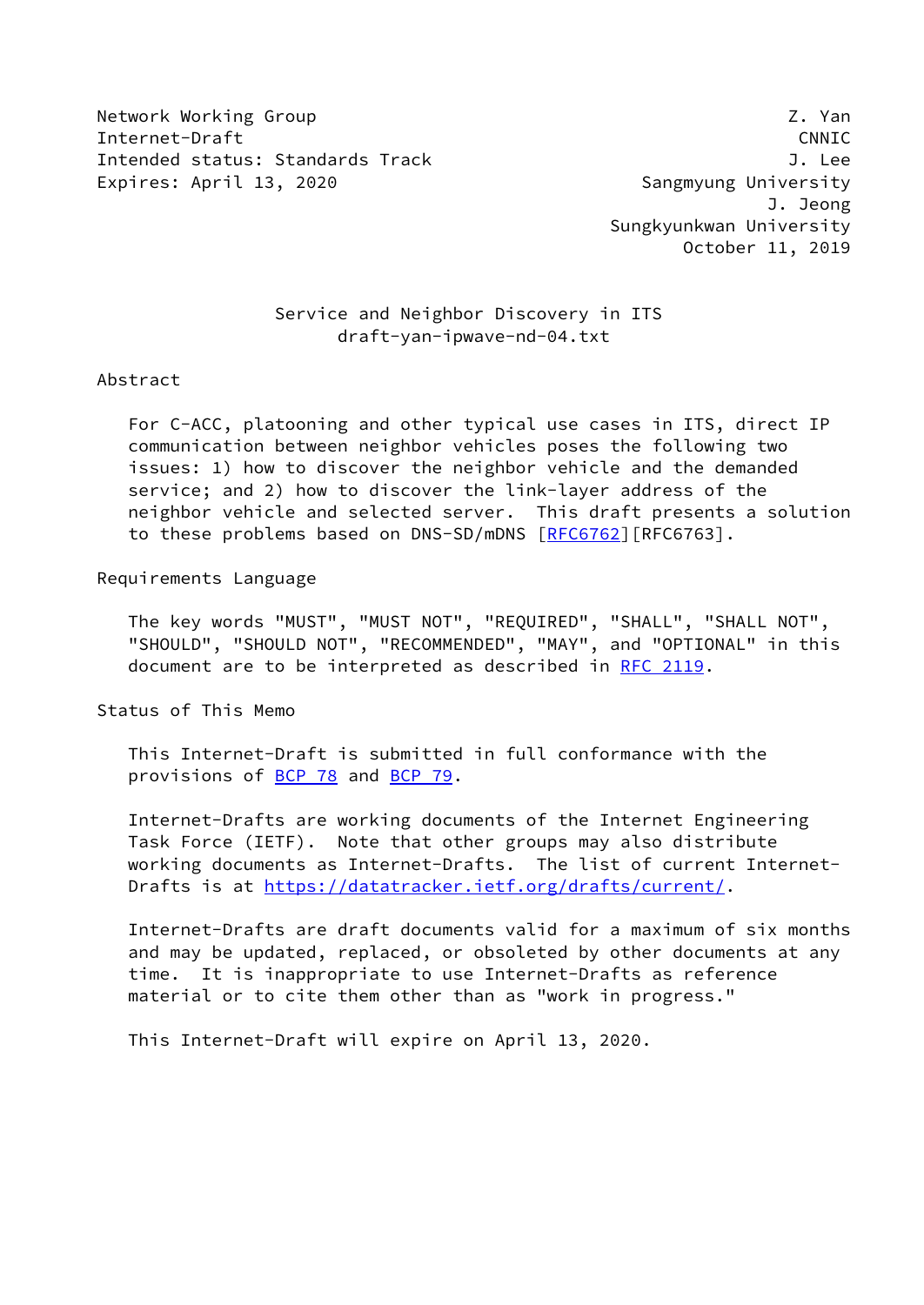<span id="page-1-1"></span>Internet-Draft ITS ND October 2019

Copyright Notice

 Copyright (c) 2019 IETF Trust and the persons identified as the document authors. All rights reserved.

This document is subject to **[BCP 78](https://datatracker.ietf.org/doc/pdf/bcp78)** and the IETF Trust's Legal Provisions Relating to IETF Documents [\(https://trustee.ietf.org/license-info](https://trustee.ietf.org/license-info)) in effect on the date of publication of this document. Please review these documents carefully, as they describe your rights and restrictions with respect to this document. Code Components extracted from this document must include Simplified BSD License text as described in Section 4.e of the Trust Legal Provisions and are provided without warranty as described in the Simplified BSD License.

## Table of Contents

|    | $\frac{5}{2}$ . Neighbor vehicle and service discovery 4 |  |
|----|----------------------------------------------------------|--|
|    |                                                          |  |
|    |                                                          |  |
| 8. | Security considerations $\cdots$ 6                       |  |
|    | 6                                                        |  |
|    | 9.1. Normative References 6                              |  |
|    | 9.2. Informative References 6                            |  |
|    |                                                          |  |
|    |                                                          |  |

# <span id="page-1-0"></span>[1](#page-1-0). Introduction

As illustrated in [[DNS-Autoconf\]](#page-6-2), a naming scheme is needed for the vehicle devices to support the unique name auto-configuration. This can support the location based communicaton and scalable information organization in ITS. Based on the naming scheme like this and the widely-used DNS-SD/mDNS protocol, this draft illustrates how to discover the neighbor vehicle or services with DNS resolution logic. Before this, we make the following assumptions:

 o Name: vehicle SHOULD have a temporary name which is related to its geo-location.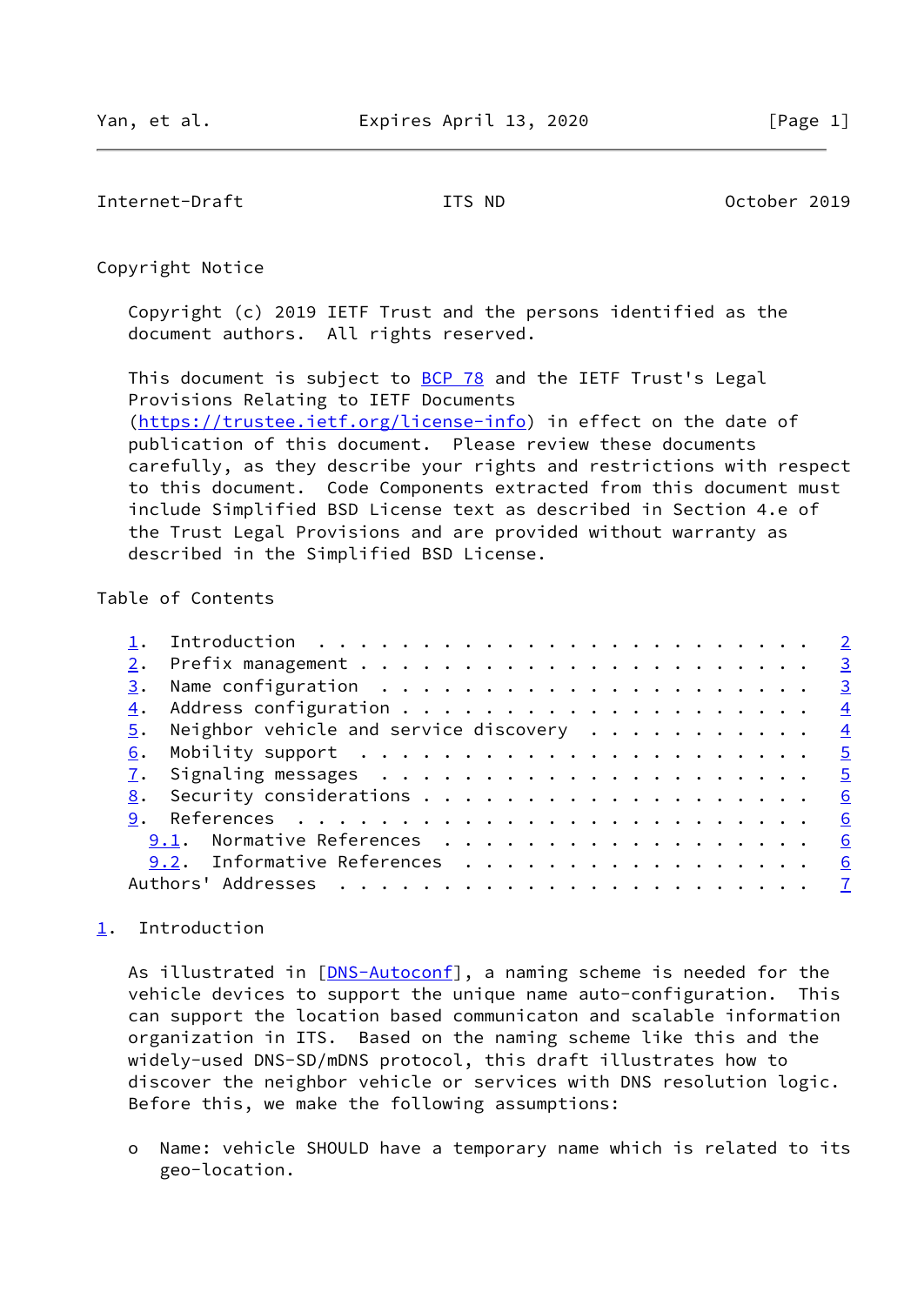o Address: vehicle SHOULD have a global IP address which is routeable for the IP communications.

 In this way, a standardized, efficient and scalable scheme can be used to retrieve the necessary information of the corresponding node

| Expires April 13, 2020<br>Yan, et al. | [Page 2] |
|---------------------------------------|----------|
|---------------------------------------|----------|

<span id="page-2-1"></span>Internet-Draft ITS ND October 2019

 (domain name, IP address, goe-location, link-local address and so on) for the further communications based on the DNS-SD/mDNS function. In addition, the extended NDP messages (e.g., RA and RS messages) can also be used to exchange some required information (e.g., mobile network prefixes, link-local address) in ITS in combination with DNS- SD/mDNS [\[MNPP](#page-6-3)].

<span id="page-2-0"></span>[2](#page-2-0). Prefix management

 The network architecture which illustrates the prefix management of name and address is shown in Figure 1.



Figure 1: Name and address management architecture

 As shown in Figure 1, Router1 and Router2 are two routers which can connect to the Internet and they hold different IP prefixes. RSU1 and RSU2 are two RSUs under Router1 but hold different name prefixes, while RSU3 and RSU4 are two RSUs under Router2 but hold different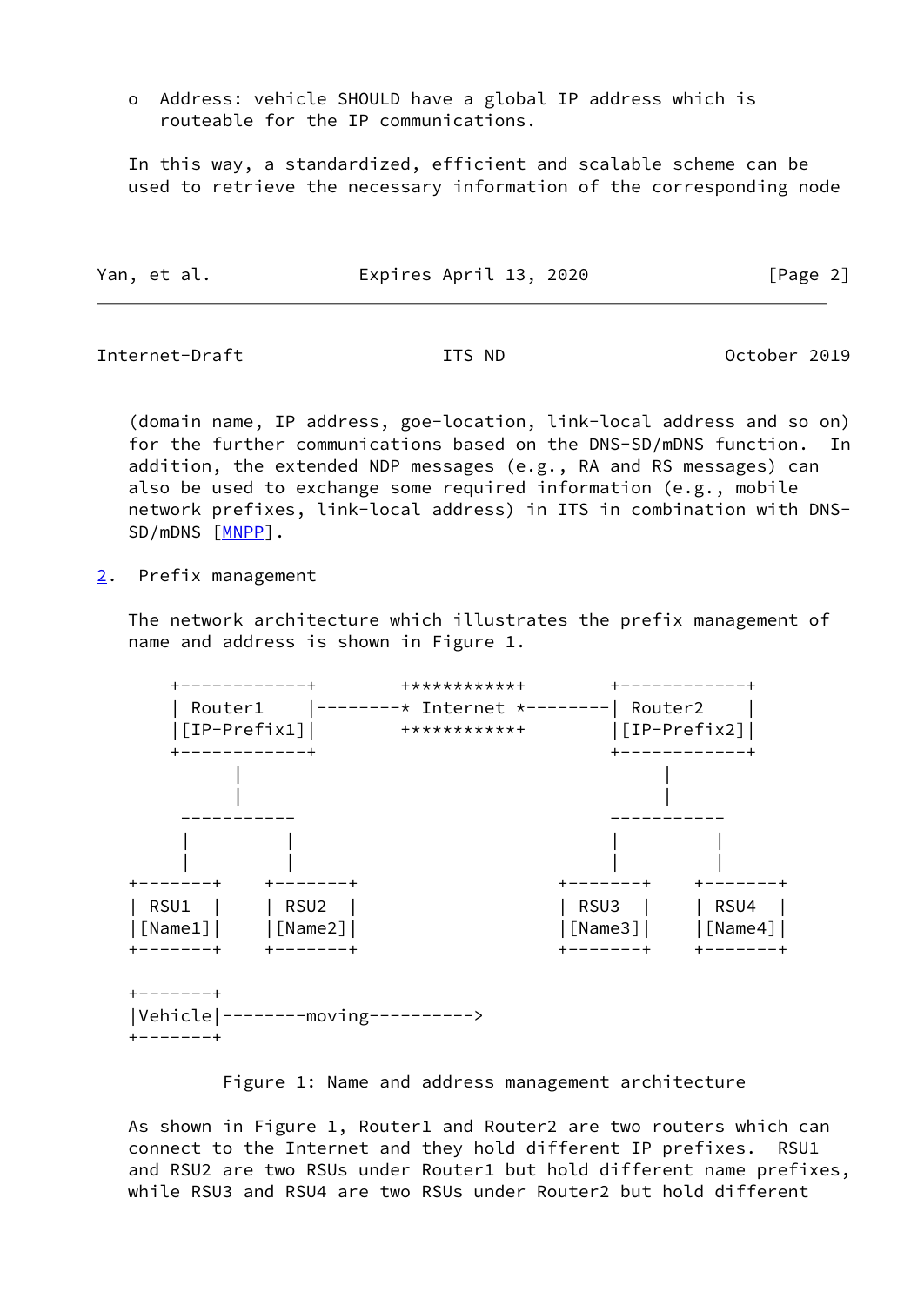name prefixes.

<span id="page-3-0"></span>[3](#page-3-0). Name configuration

 The RSU acts as an access router for the static and moving vehicles which want to be connected. Based on [[RFC3640](https://datatracker.ietf.org/doc/pdf/rfc3640)], [\[RFC6106](https://datatracker.ietf.org/doc/pdf/rfc6106)] or extended WSA message, the RSU can announce its location based name prefix to the vehicles covered by the RSU. This location based prefix may contain information such as country, city, street and so on, which will act as the "domain\_name" of the vehicle device name as spefified in [\[DNS-Autoconf](#page-6-2)].

| Yan, et al. | Expires April 13, 2020 | [Page 3] |
|-------------|------------------------|----------|
|             |                        |          |

<span id="page-3-2"></span>Internet-Draft ITS ND October 2019

<span id="page-3-1"></span>[4](#page-3-1). Address configuration

 The RSU may advertise the IP prefix to support the SLAAC operation of vehicle devices and movement detection (in the IP layer). If the DHCP is used for the address configuration, RSU also acts as functional entity of the DHCP infrastructure .

<span id="page-3-3"></span>[5](#page-3-3). Neighbor vehicle and service discovery

(1) RSU based

 Vehicles may have direct connection with the serving RSU and join the same link with the serving RSU. Then the RSU can maintain the registered vehicle or service in its serving domain. Otherwise, the RSU acts as a relay node for discovering in a proxy manner.

 When a vehicle wants to locate the potential nearby neighbor and further establish the communication, the vehicle will trigger the direct unicast query to port 5353 or legacy unicast DNS query to the RSU. RSU may respond directly if it has the related information, otherwise, the RSU multicasts the DNS query to multicast group to retrieve the related information. Unicast response is the first recommendation here because it can suppress the flooding, but of course, the DNS response message can also be multicasted as an active announcement of the verhicle or service existence.

(2) Ad-hoc based

Vehicles may communicate with each other or sense the front and rear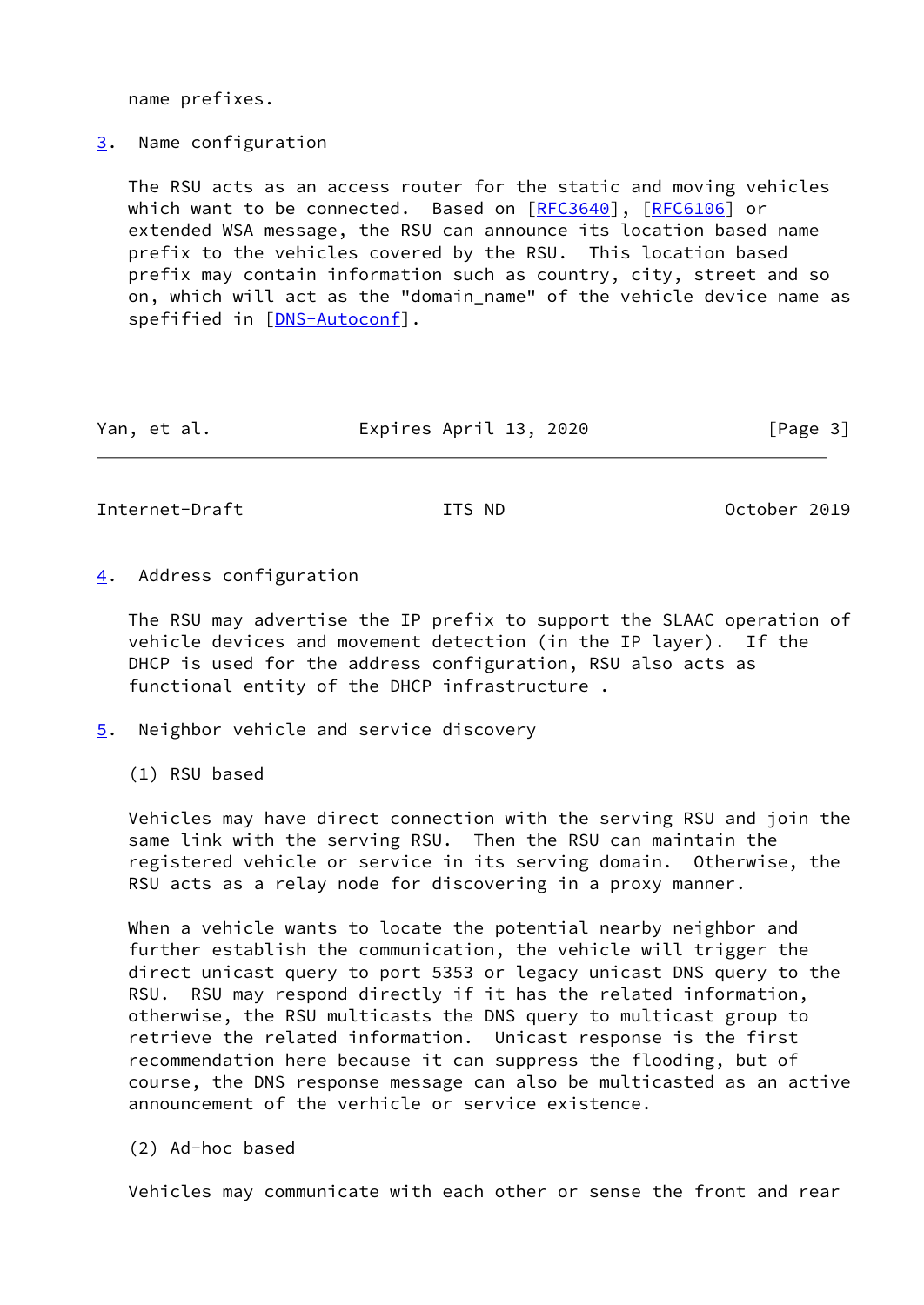neighbors with DSRC, WiFi, blue-tooth or other short-distance communication technologies, connecting each other in the Ad-hoc manner. Then the discovery can be executed in an infrastructure-less manner with the following phases, as specified in mDNS.

- o Probing: When a vehicle starts up, wakes up from stalls or the VANET topology changes (after configuration of the name and address), it should probe the availability of the service it announced. Then the vehicle periodically announces the service and its existence with unsolicited multicast DNS response containing, in the Answer Section, all of its service,name,address and other information. The vehicle also updates the related information actively if there is any change.
- o Discovering: To support the service and neighbor vehicle discovery in the dynamic and fragmentation-possible environment in VANET, different query modes of mDNS can be used for different scenarios: 1) One-Short Multicast DNS Query can be used to locate a specific

Yan, et al. **Expires April 13, 2020** [Page 4]

<span id="page-4-1"></span>Internet-Draft ITS ND October 2019

 vehicle (for example). 2) Continuous Multicast DNS Query can be used to locate the nearby vehicles which are moving (for example).

- o Refreshing: After the neighbor discovery illustrated above, the vehicles should continually exchange their name, IP address, geo location and other information in order to refresh the established communications. For example, the Multiple Questions Multicast Responses can be used to update the caches of receivers efficiently and Multiple Questions Unicast Responses can be used to support the fast bootstrapping when new vehicle joins.
- o Goodbye: When the vehicle arrives at its destination, stalls temporarily or shuts down its communication or sensing devices, it will announce the service suspending and its inexistence with unsolicited multicast DNS response packet, giving the same RRs (for example containing its name and address), but TTL of zero.

<span id="page-4-0"></span>[6](#page-4-0). Mobility support

 During the movement of the vehicle, it may cross different RUSes. When attaching into a new RSU, the new domain prefix and new IP prefix may be learned. Generally, there are two main cases for the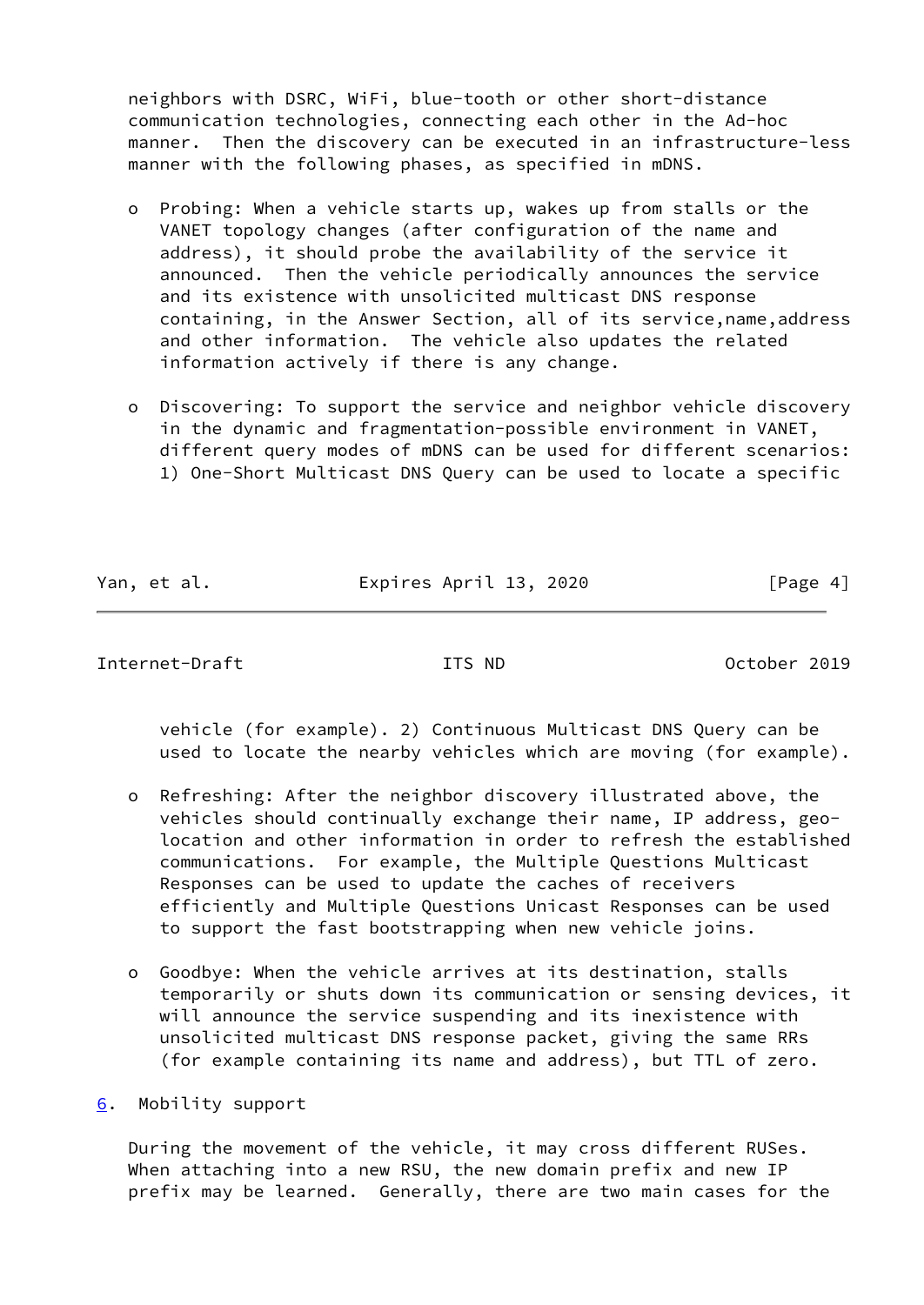mobility:

- o Name prefix changes and IP prefix remains, as shown in Figure 1, the vehicle hands over from RSU1 to RSU2. The vehicle will configure a new name from RSU2 and may update the new name in the local database (e.g., RSU). But the vehicle should keep its previous name for a period until that all the communicating neighbors have learned its new name. During this period, the vehicle will contain both previous and new names in the DNS response message.
- o Both name and IP prefixes change, as shown in Figure 1, the vehicle hands over from RSU2 to RSU3. The vehicle will configure both new name and new IP address from RSU3 and update them in the local database. Then the above scheme can also be used or with IP-layer mobility management protocols.
- <span id="page-5-0"></span>[7](#page-5-0). Signaling messages

 To facilitate the further communication, the link-layer address and geo-information may be included in the DNS message in a piggyback manner. Otherwise, these information may be obtained through the following NDP or other procedures.

| Yan, et al. | Expires April 13, 2020 | [Page 5] |
|-------------|------------------------|----------|

<span id="page-5-2"></span>Internet-Draft ITS ND October 2019

<span id="page-5-1"></span>[8](#page-5-1). Security considerations

 In order to reduce the DNS traffic on the wireless link and avoid the unnecessary flooding, the related schemes in mDNS can be used, such as: Known-Answer Suppression, Multipacket Known-Answer Suppression, Duplicate Question Suppression and Duplicate Answer Suppression.

 In order to guarantee the origination of the DNS message and avoid the DNS message tampering, the security consideration in mDNS should also be adopted.

- <span id="page-5-3"></span>[9](#page-5-3). References
- <span id="page-5-4"></span>[9.1](#page-5-4). Normative References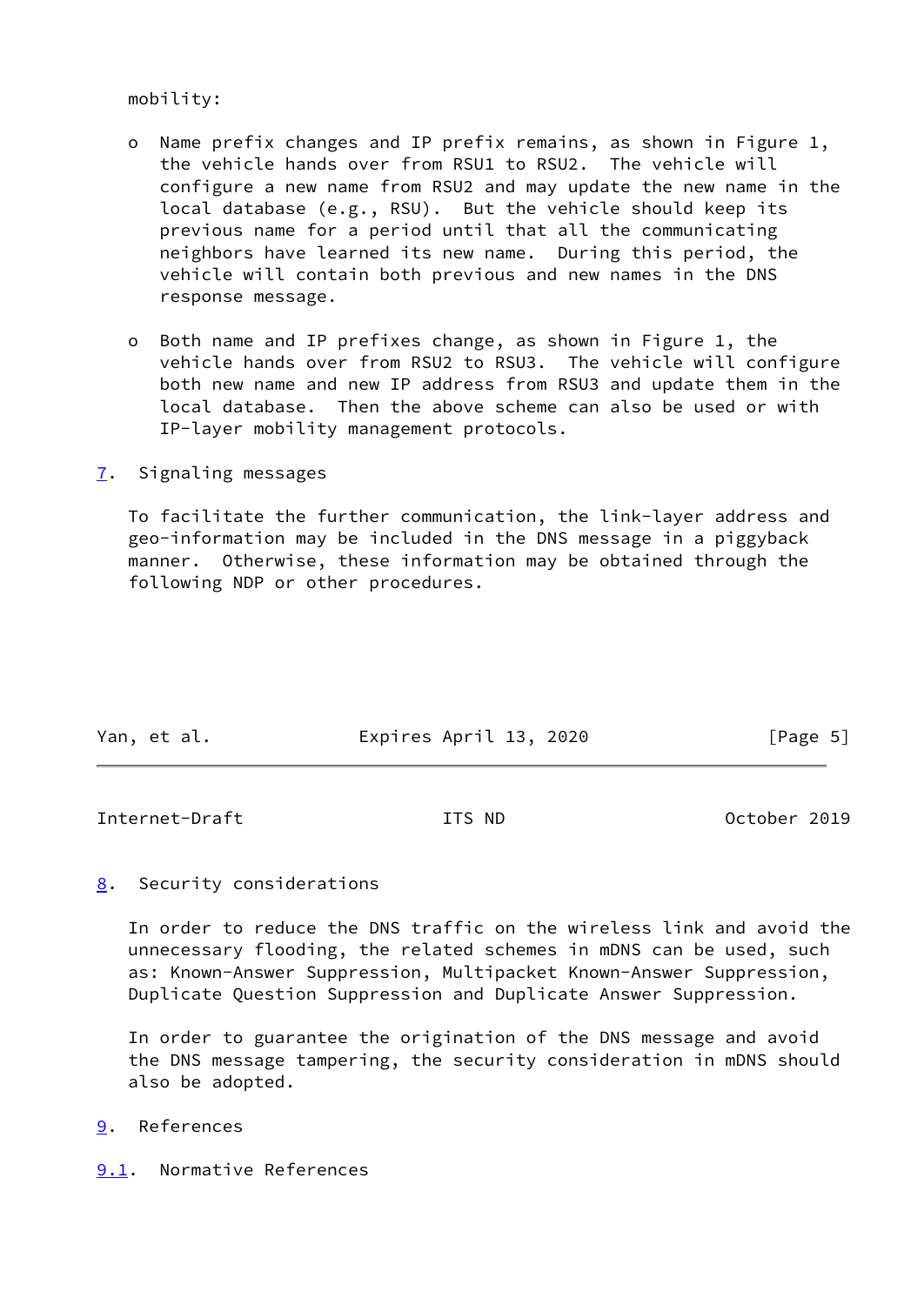- [RFC2119] Bradner, S., "Key words for use in RFCs to Indicate Requirement Levels", [BCP 14](https://datatracker.ietf.org/doc/pdf/bcp14), [RFC 2119](https://datatracker.ietf.org/doc/pdf/rfc2119), DOI 10.17487/RFC2119, March 1997, <[https://www.rfc-editor.org/info/rfc2119>](https://www.rfc-editor.org/info/rfc2119).
- [RFC3640] van der Meer, J., Mackie, D., Swaminathan, V., Singer, D., and P. Gentric, "RTP Payload Format for Transport of MPEG-4 Elementary Streams", [RFC 3640,](https://datatracker.ietf.org/doc/pdf/rfc3640) DOI 10.17487/RFC3640, November 2003, <[https://www.rfc-editor.org/info/rfc3640>](https://www.rfc-editor.org/info/rfc3640).
- [RFC6106] Jeong, J., Park, S., Beloeil, L., and S. Madanapalli, "IPv6 Router Advertisement Options for DNS Configuration", [RFC 6106,](https://datatracker.ietf.org/doc/pdf/rfc6106) DOI 10.17487/RFC6106, November 2010, <[https://www.rfc-editor.org/info/rfc6106>](https://www.rfc-editor.org/info/rfc6106).
- [RFC6762] Cheshire, S. and M. Krochmal, "Multicast DNS", [RFC 6762](https://datatracker.ietf.org/doc/pdf/rfc6762), DOI 10.17487/RFC6762, February 2013, <[https://www.rfc-editor.org/info/rfc6762>](https://www.rfc-editor.org/info/rfc6762).
- [RFC6763] Cheshire, S. and M. Krochmal, "DNS-Based Service Discovery", [RFC 6763,](https://datatracker.ietf.org/doc/pdf/rfc6763) DOI 10.17487/RFC6763, February 2013, <[https://www.rfc-editor.org/info/rfc6763>](https://www.rfc-editor.org/info/rfc6763).
- <span id="page-6-0"></span>[9.2](#page-6-0). Informative References

<span id="page-6-2"></span>[DNS-Autoconf]

 Jeong, J., Lee, S., and J. Park, "DNS Name Autoconfiguration for Internet of Things Devices", [draft](https://datatracker.ietf.org/doc/pdf/draft-jeong-ipwave-iot-dns-autoconf-03) [jeong-ipwave-iot-dns-autoconf-03,](https://datatracker.ietf.org/doc/pdf/draft-jeong-ipwave-iot-dns-autoconf-03) July 2018.

<span id="page-6-3"></span>[MNPP] Lee, J., Tsukada, M., and T. Ernst, "Mobile Network Prefix Provisioning", [draft-jhlee-mext-mnpp-00,](https://datatracker.ietf.org/doc/pdf/draft-jhlee-mext-mnpp-00) October 2009.

| Yan, et al. | Expires April 13, 2020 | [Page 6] |
|-------------|------------------------|----------|
|             |                        |          |

<span id="page-6-1"></span>Internet-Draft ITS ND October 2019

Authors' Addresses

 Zhiwei Yan CNNIC No.4 South 4th Street, Zhongguancun Beijing 100190 China